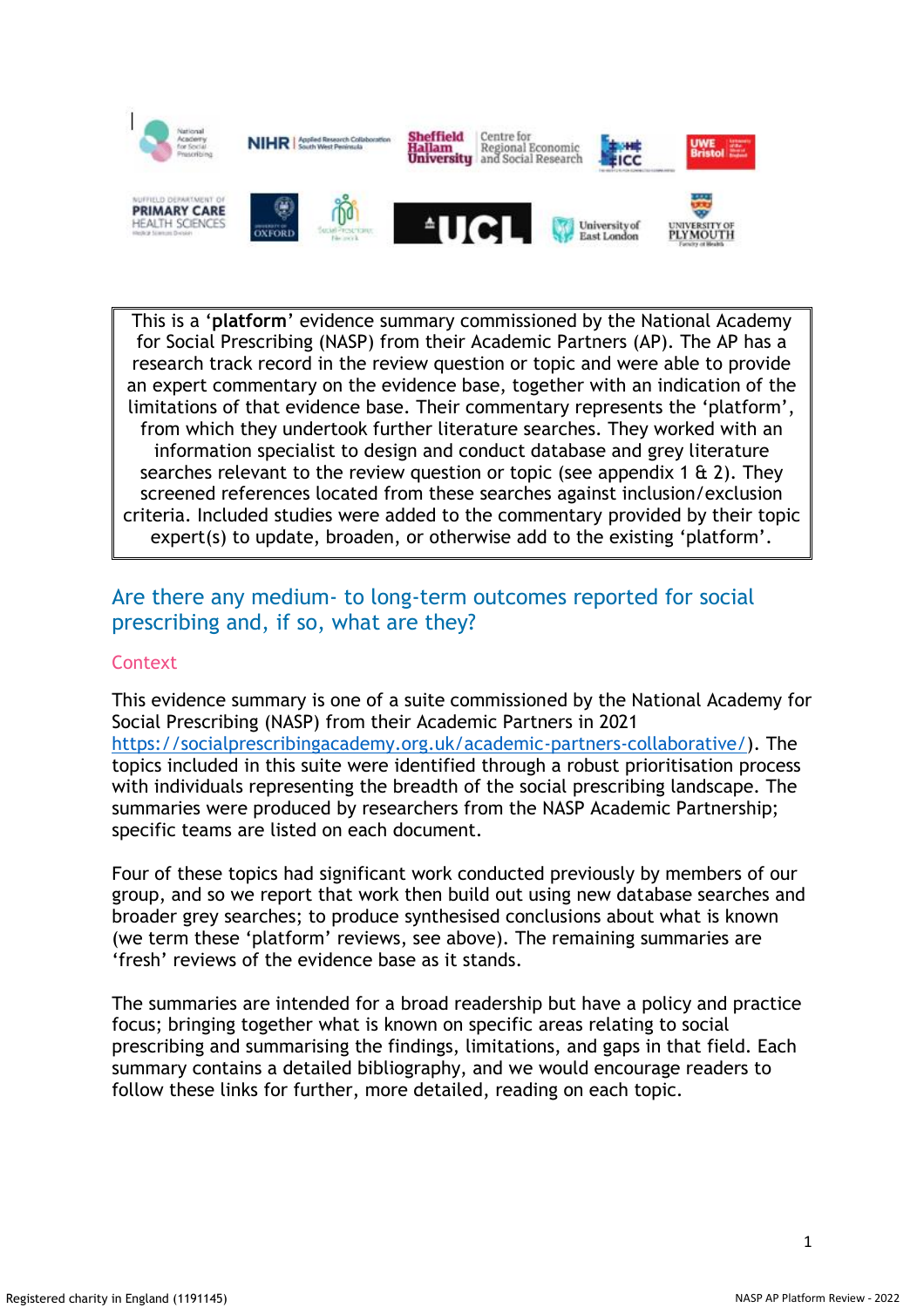### Recommended Citation

Polley M, Chatterjee H, Asthana S, Bertotti M, Cartwright L, Husk K, Burns L, Tierney S. [On behalf of the NASP Academic Partners Collaborative]. (2022). '*Are there any medium- to long-term outcomes reported for social prescribing and, if so, what are they?*'. London: National Academy for Social Prescribing

### Question description

What does the current evidence tell us about what medium- to long-term outcomes are reported for social prescribing?

Methodological approach, plus additions for this summary

### *Platform element*

This summary is linked to the evidence summary on individual outcomes for social prescribing, and the platform element is reported more fully in that document. The team for this review included Marie Polley who recently completed a comprehensive and robust review of outcomes for social prescribing <sup>i</sup>. To avoid unnecessary duplication, this document was used as a starting point and readers are directed to that work in addition to this extension.

### *Additional evidence element*

In order to update the work by Polley et al.<sup> $i$ </sup> a search for peer reviewed literature was conducted using terms for social prescribing and terms recommended by the platform team (above) for long term or medium term follow up. A bank of evaluation reports provided by the wider NASP Academic Partnership was also reviewed for evidence of medium or long term follow up. After screening 32 sources were identified for inclusion in the additional evidence element.

These two components, 'what was known' in the platform and 'what is added' in the additional evidence, are brought together to assess what we can say overall in the Conclusions section at the end of this document.

### Summary of evidence by experts ('Platform')

There is no consensus about what constitutes medium- to long-term outcomes for social prescribing. Therefore, based on existing work, we suggest:

- Short-term up to 12 months.
- Medium-term 13-35 months.
- Long-term longer than 36 months.

Our previous work indicates there is very limited medium- to long-term data published for social prescribing programmes as most research funding has only started to be awarded in the last 12-24 months, with most awards themselves being in the region of 12-24 months. There are few examples of controlled study designs that have been undertaken, and those we are aware of have not yet published long-term outcomes.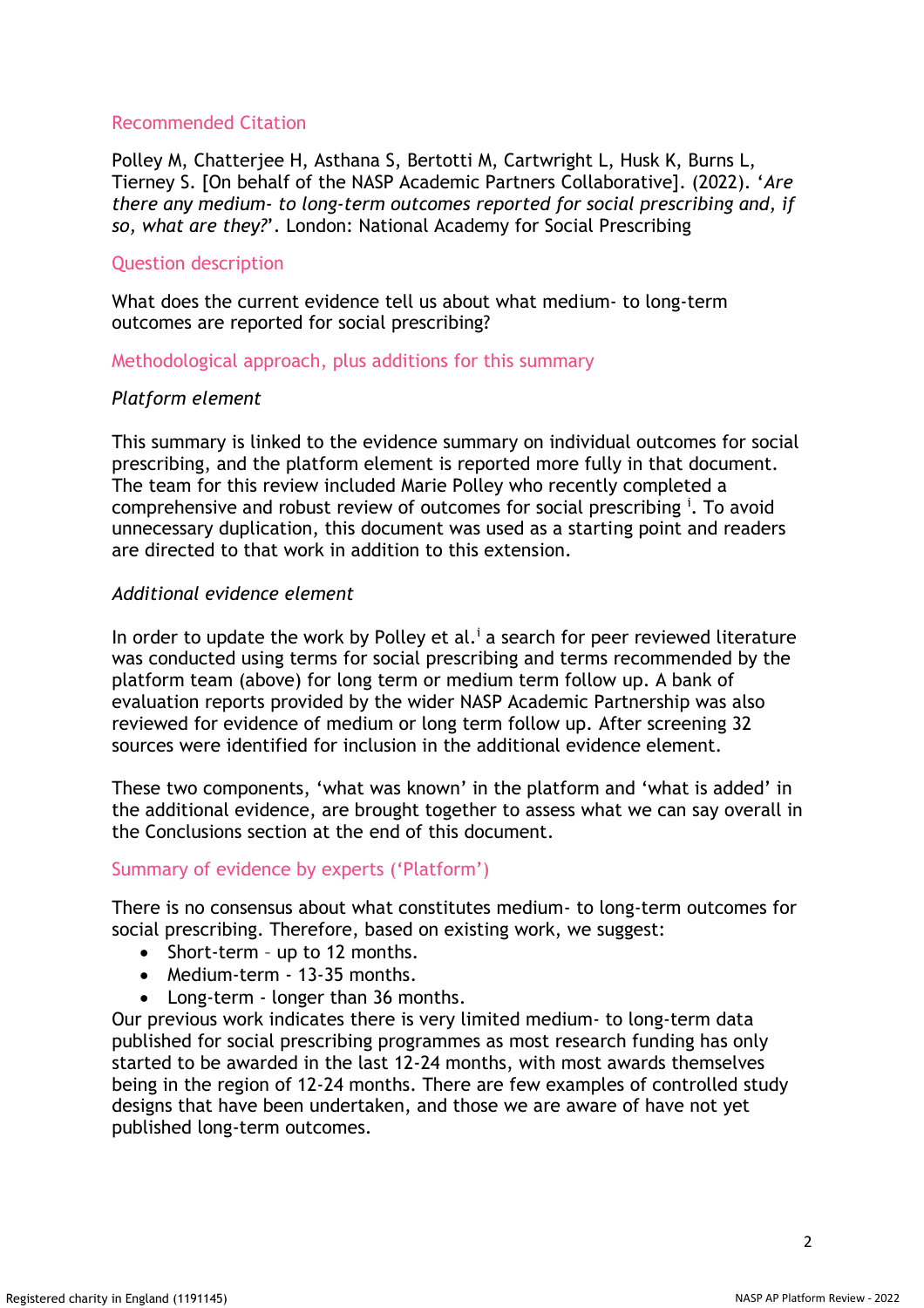The systematic review by Bickerdike et al.<sup>ii</sup> found only one eligible study with 12month follow-up, and the other 13 studies selected had follow-up of up to six months.

Any data on long-term effects of social prescribing, particularly health system usage, will have been impacted by the pandemic, rendering follow-up either impossible or non-representative of programmes. More specifically, the lack of reported outcomes and system usage since March 2020 will mean that any longerterm outcomes collected are not representative of 'true' social prescribing but the crisis-management and 'check and support' roles that a significant proportion of link workers undertook during the pandemic.

### Limitations

As detailed above the comprehensive report by Marie Polley, building on previous work by Bickerdike, located very few studies with >12 month outcomes reported.

### Summary of additional evidence located

Following our updated searches for this summary, 245 papers were identified, of which 32 were included<sup>1-32</sup> following screening using the inclusion criteria detailed in Table 1. Of the 32 included papers, 9 were sourced from peer-reviewed journals and 23 from grey literature. These papers were used to address both this summary and the summary that looks at: Measuring outcomes for individuals receiving support through social prescribing.

*Table 1. Inclusion and exclusion criteria for the summaries looking at: Are there any medium- to long-term outcomes reported for social prescribing and, if so, what are they? and Measuring outcomes for individuals receiving support through social prescribing.*

| Inclusion criteria                   | <b>Exclusion criteria</b>       |  |  |  |
|--------------------------------------|---------------------------------|--|--|--|
| Quantitative data reporting outcomes | Documents published before 2018 |  |  |  |
| of a social prescribing programme    |                                 |  |  |  |
| Research conducted in England and    | Documents lacking primary data  |  |  |  |
| published in English language        |                                 |  |  |  |
| Meets NASP definition of social      | Abstracts, theses, posters      |  |  |  |
| prescribing                          |                                 |  |  |  |
|                                      | <b>Experimental services</b>    |  |  |  |

These additional studies are presented in Table 2 below using the framework devised by Polley<sup>i</sup>. According to the suggested definitions of medium- and longterm outcomes, none of the included papers reported medium- to long-term outcomes (13-35 and 36+ months respectively), so there is minimal data to update this platform review. Table 2 below shows outcomes reported for each study, detailing domains, measures, and length of follow-up. The papers with the periods of longest follow-up, between 4 – 10 months, are shown first.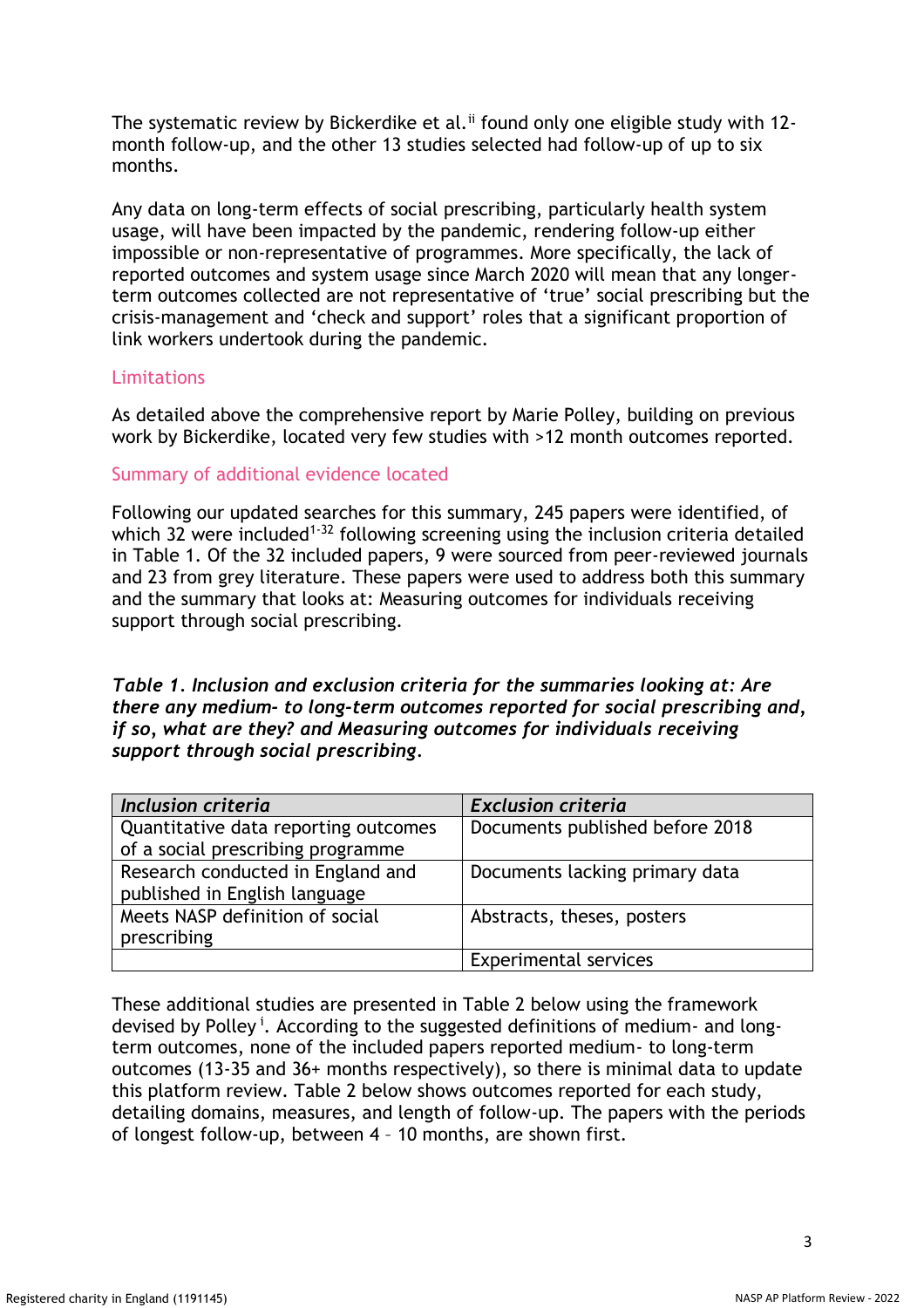Although we would have included it if available, there were no papers reporting outcomes for crime, legal, or welfare (wider determinants of health), modifiable risks or spiritual wellbeing (outcomes related to health), and so these are not included in the table.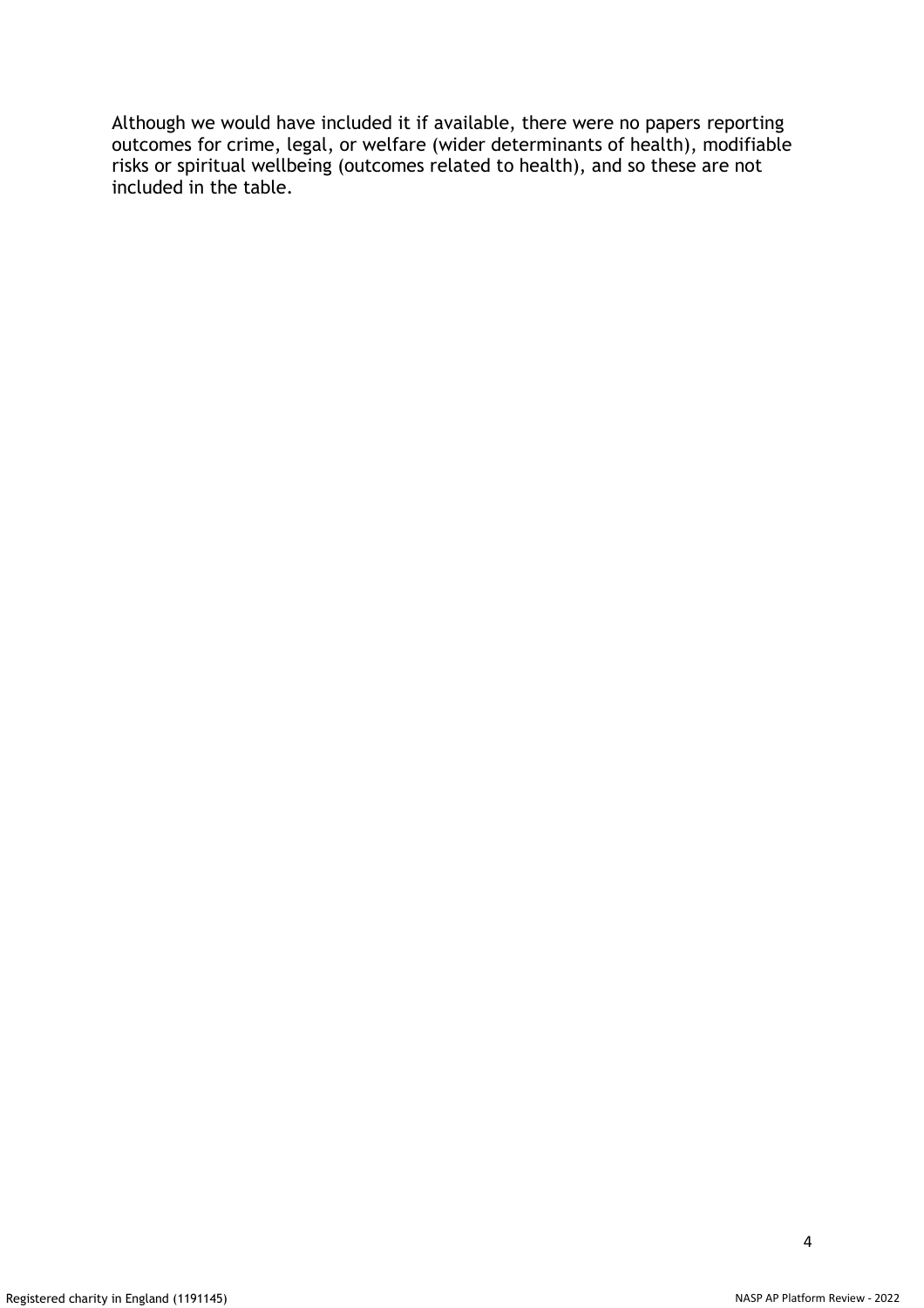| Study                                                  | Wider determinants of health    |                                                                                                               |                                |                |        | Outcomes related to health                             |                                                                                                         |               |             |  |
|--------------------------------------------------------|---------------------------------|---------------------------------------------------------------------------------------------------------------|--------------------------------|----------------|--------|--------------------------------------------------------|---------------------------------------------------------------------------------------------------------|---------------|-------------|--|
|                                                        | <b>Work and</b><br>volunteering | Social                                                                                                        | <b>Education</b><br>and skills | <b>Housing</b> | Income | <b>General health</b><br>& wellbeing                   | Physiological                                                                                           | Psychological | Empowerment |  |
|                                                        | Measure and follow-up period    |                                                                                                               |                                |                |        |                                                        |                                                                                                         |               |             |  |
| Giebel et al.<br>202111                                |                                 |                                                                                                               |                                |                |        | SWEMWBS at 3<br>and 6m                                 |                                                                                                         |               |             |  |
| ICC YPSP 2020 <sup>16</sup>                            |                                 | One Likert scale<br>question for<br>loneliness, 6m                                                            |                                |                |        | ONS personal<br>wellbeing<br>questions,<br>SWEMWBS, 6m | Physical activity<br>based on<br>definition of<br>'active' by UK<br><b>Chief Medical</b><br>Officer, 6m |               |             |  |
| <b>ICC Redbridge</b><br>202017                         |                                 | Campaign to End<br>Loneliness Tool,<br>social capital<br>questionnaire,<br>6 <sub>m</sub>                     |                                |                |        | ONS, EQ-VAS,<br>EQ5D-5L,<br>SWEMWBS,<br>MYCaW, 6m      |                                                                                                         |               |             |  |
| $ICC$ City $\frac{E}{C}$<br>Hackney 2020 <sup>18</sup> |                                 |                                                                                                               |                                |                |        | EQ5D-5L,<br>SWEMWBS, 3<br>and 6m                       |                                                                                                         |               |             |  |
| Kellezi et al.<br>201920                               |                                 | No. group<br>memberships,<br>UCLA scale, 4m                                                                   |                                |                |        |                                                        |                                                                                                         |               |             |  |
| Massie &<br>Ahmad 2019 <sup>21</sup>                   |                                 | De Jong<br>Gierveld<br>Loneliness<br>Scale, 1-10m                                                             |                                |                |        | ONS, 1-7m                                              |                                                                                                         |               |             |  |
| Wakefield et<br>al. 2020 <sup>29</sup>                 |                                 | No. group<br>memberships,<br>community<br>belonging scale,<br>social support<br>rating, ULS-8,<br>4m and 6-9m |                                |                |        | $EQ5D, 4 m$ and<br>$6-9m$                              |                                                                                                         |               |             |  |
| Benson et al.<br>20211                                 |                                 | R-Outcomes<br>before and after                                                                                |                                |                |        |                                                        |                                                                                                         |               |             |  |
| <b>Bristol Ageing</b><br>Better 2018 <sup>2</sup>      |                                 | De Jong<br>Gierveld<br>Loneliness                                                                             |                                |                |        | SWEMWBS, post-<br>intervention and<br>3m               |                                                                                                         |               |             |  |

#### *Table 2. Domains, outcome measures and follow-up period for all included studies*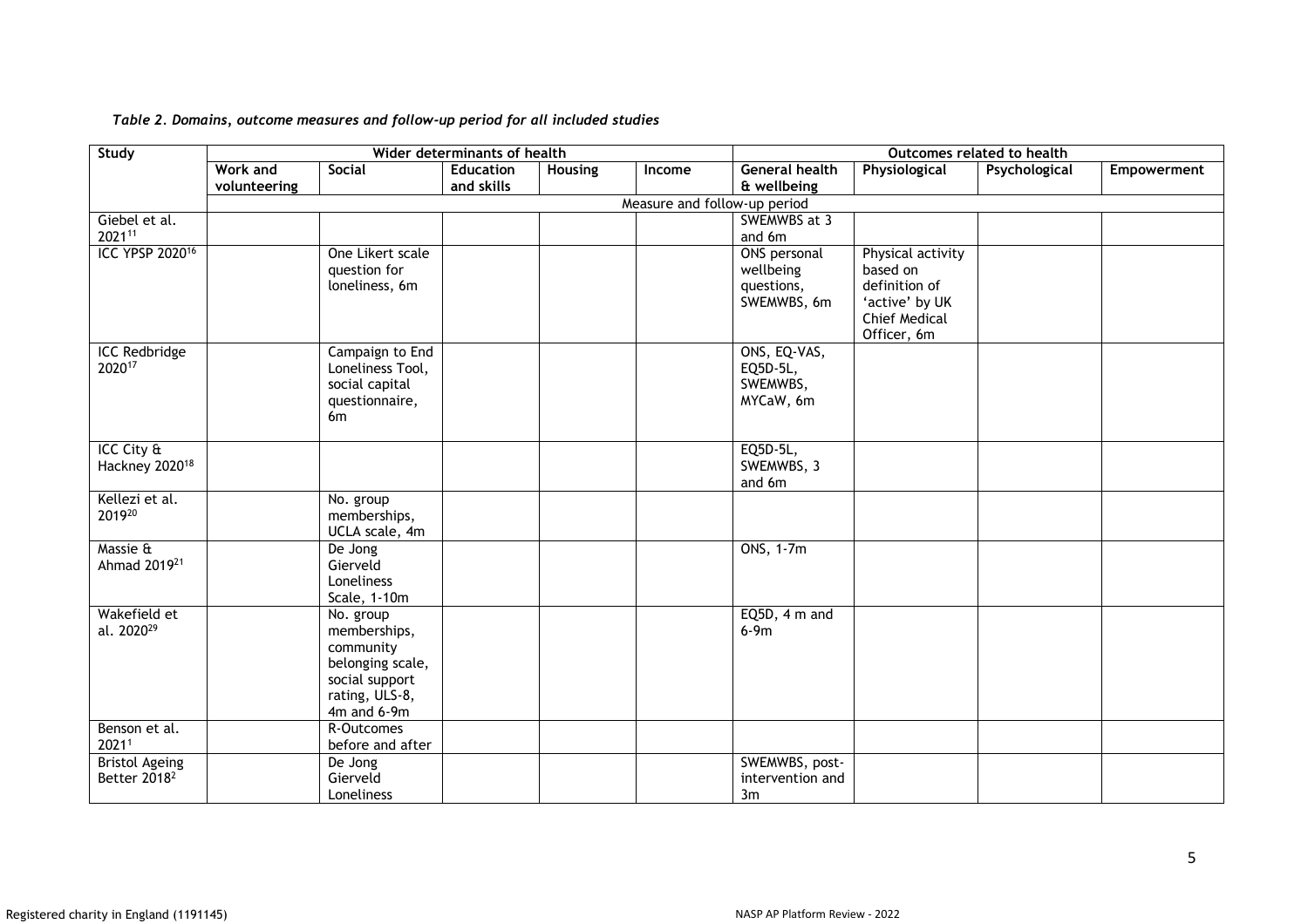|                             | Scale, UCLA,<br>post-         |  |                              |                          |                          |  |
|-----------------------------|-------------------------------|--|------------------------------|--------------------------|--------------------------|--|
|                             | intervention and<br>3m        |  |                              |                          |                          |  |
| Bromley by Bow              | WSAS, before                  |  | MYCaW,                       |                          |                          |  |
| 20183                       | and after                     |  | SWEMWBS,<br>before and after |                          |                          |  |
| Bromley by Bow              |                               |  | MYCaW, ONS4,                 |                          |                          |  |
| 20194                       |                               |  | last SP session              |                          |                          |  |
| Dayson &                    | Connectedness                 |  | EQ-VAS, EQ5D-                |                          |                          |  |
| Leather 2018 <sup>5</sup>   | and                           |  | 5L, SWEMWBS,                 |                          |                          |  |
|                             | relationships,<br>measure not |  | 3m                           |                          |                          |  |
|                             | specified, 3m                 |  |                              |                          |                          |  |
|                             |                               |  |                              |                          |                          |  |
| Dayson &                    | Measure not                   |  | EQ-VAS, EQ5D-                |                          |                          |  |
| Leather 2020 <sup>6</sup>   | specified, 3m                 |  | 5L, SWEMWBS,<br>3m           |                          |                          |  |
| Elston et al                |                               |  | Wellbeing Star,              | Rockwood                 |                          |  |
| 20197                       |                               |  | WEMWBS, PAM,                 | <b>Clinical Frailty</b>  |                          |  |
|                             |                               |  | wellbeing goal               | Scale, 12w or            |                          |  |
|                             |                               |  | achievement,<br>12w or exit  | exit                     |                          |  |
| Ferguson &                  |                               |  | MYCaW, 12w                   |                          |                          |  |
| Hogarth 2018 <sup>8</sup>   |                               |  |                              |                          |                          |  |
| Foster et al<br>20209       | UCLA, 3m                      |  |                              |                          |                          |  |
| Fullwood 2018 <sup>10</sup> |                               |  | SWEMWBS, post-               |                          |                          |  |
|                             |                               |  | intervention and<br>2m       |                          |                          |  |
| Hackney 2020 <sup>12</sup>  | <b>Unspecified</b>            |  | SWEMWBS,                     | Rockwood                 |                          |  |
|                             | loneliness and                |  | discharge and                | <b>Clinical Frailty</b>  |                          |  |
|                             | isolation                     |  | 3m                           | Scale,                   |                          |  |
|                             | questionnaire,<br>unspecified |  |                              | unspecified<br>follow-up |                          |  |
|                             | follow-up                     |  |                              |                          |                          |  |
| Healthy                     |                               |  | <b>Wellbeing Star</b>        |                          | Mental health            |  |
| Dialogues                   |                               |  | at each                      |                          | score,                   |  |
| 201813                      |                               |  | appointment                  |                          | unspecified<br>follow-up |  |
|                             |                               |  |                              |                          |                          |  |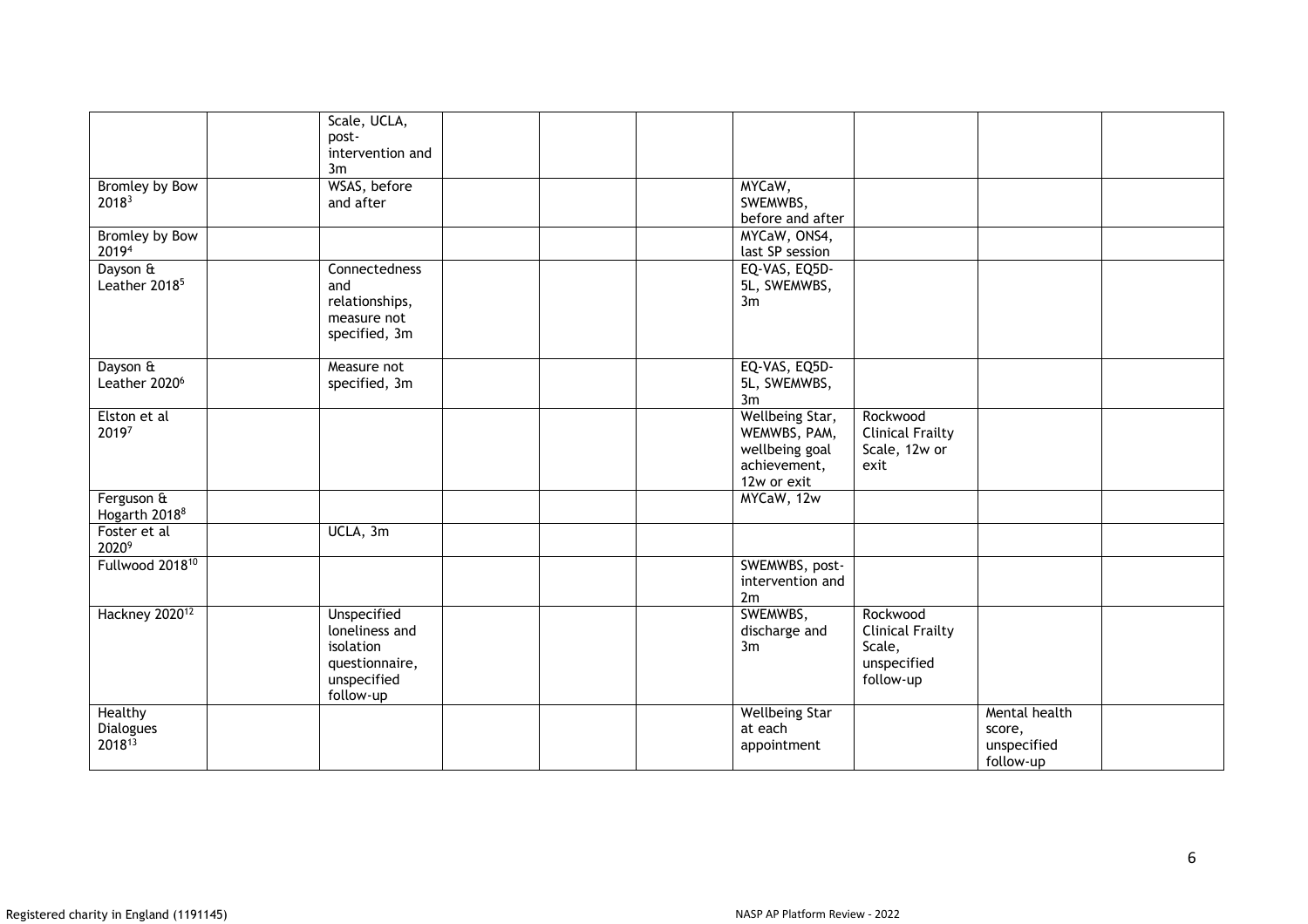| Healthy<br><b>Dialogues</b>                    |                             |                                                                 |                                         |                                         |                                         | <b>Wellbeing Star</b><br>at each                                                    |                                                                               |                                                                 |                                         |
|------------------------------------------------|-----------------------------|-----------------------------------------------------------------|-----------------------------------------|-----------------------------------------|-----------------------------------------|-------------------------------------------------------------------------------------|-------------------------------------------------------------------------------|-----------------------------------------------------------------|-----------------------------------------|
| 202114                                         |                             |                                                                 |                                         |                                         |                                         | appointment                                                                         |                                                                               |                                                                 |                                         |
| <b>Healthy London</b><br>Partnership<br>201815 |                             | Measure and<br>follow-up<br>unspecified                         | Measure and<br>follow-up<br>unspecified | Measure and<br>follow-up<br>unspecified | Measure and<br>follow-up<br>unspecified | <b>Wellbeing Star</b><br>plus 3 individual<br>outcomes,<br>follow-up<br>unspecified | Measure and<br>follow-up<br>unspecified                                       |                                                                 |                                         |
| <b>Islington Giving</b><br>201919              |                             |                                                                 |                                         |                                         |                                         | WEMWBS, 6w                                                                          |                                                                               | Measure and<br>follow-up<br>unspecified                         | Measure and<br>follow-up<br>unspecified |
| Metropolitan<br><b>Thames Valley</b><br>201922 |                             |                                                                 |                                         |                                         |                                         |                                                                                     |                                                                               |                                                                 |                                         |
| Oxfordshire<br>Mind 2020 <sup>23</sup>         |                             |                                                                 |                                         |                                         |                                         | SWEMWBS, end<br>of intervention                                                     |                                                                               | HACT mental<br>health social<br>value, follow-up<br>unspecified |                                         |
| Oxfordshire<br>Mind 2021 <sup>24</sup>         |                             |                                                                 |                                         |                                         |                                         | SWEMWBS, end<br>of intervention                                                     |                                                                               |                                                                 |                                         |
| Oxfordshire<br>Mind 2021 <sup>25</sup>         |                             |                                                                 |                                         |                                         |                                         | SWEMWBS, end<br>of intervention                                                     |                                                                               |                                                                 |                                         |
| Pescheny et al.<br>201926                      |                             |                                                                 |                                         |                                         |                                         | SWEMWBS, post-<br>intervention                                                      |                                                                               |                                                                 |                                         |
| Pescheny et al.<br>201927                      |                             |                                                                 |                                         |                                         |                                         |                                                                                     | International<br>Physical Activity<br>Questionnaire,<br>post-<br>intervention |                                                                 |                                         |
| Polley et al.<br>201928                        |                             | De Jong<br>Gierveld Scale,<br>3m                                |                                         |                                         |                                         | MYCaW, PAM,<br>3m                                                                   |                                                                               |                                                                 |                                         |
| <b>Walsall Council</b><br>202030               |                             | De Jong<br>Gierveld Scale,<br>follow-up<br>unspecified          |                                         |                                         |                                         | 5 Ways to<br>Wellbeing,<br>WHO-5, follow-<br>up unspecified                         |                                                                               |                                                                 |                                         |
| Woodall et al.<br>201931                       | Measure not<br>reported, 3m | Campaign to End<br>Loneliness<br>Measure, post-<br>intervention |                                         |                                         |                                         | WEMWBS, EQ5D,<br>post-<br>intervention                                              |                                                                               | PHQ-9, follow-<br>up unspecified                                |                                         |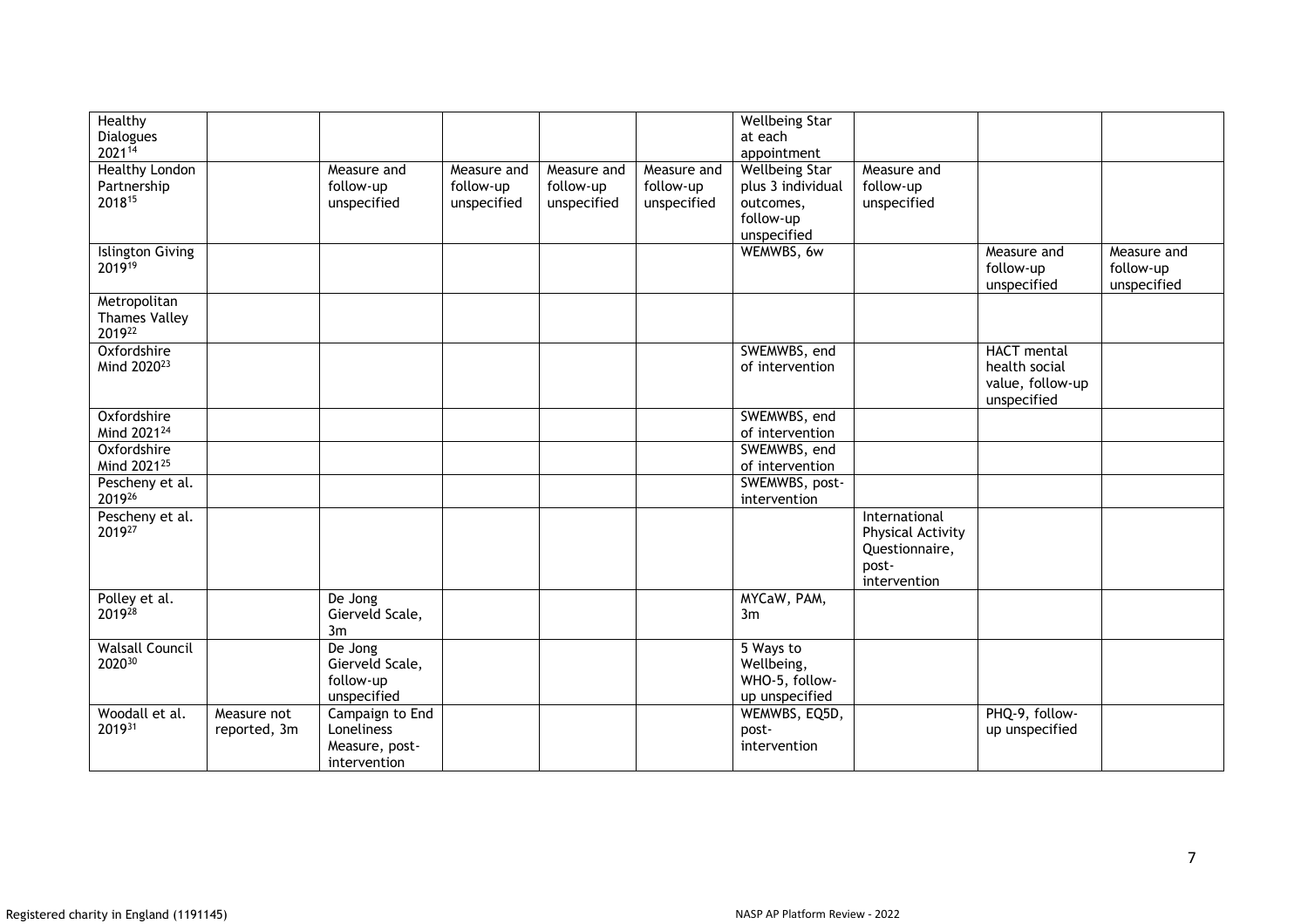| York CVS 201932 | Measure                   | Campaign to End |  | SWEMWBS.<br>. 3m | Measure         |  |
|-----------------|---------------------------|-----------------|--|------------------|-----------------|--|
|                 | $\cdot$ .<br>unspecified, | Loneliness      |  |                  | unspecified, 3m |  |
|                 | -3m                       | Measure.<br>-3m |  |                  |                 |  |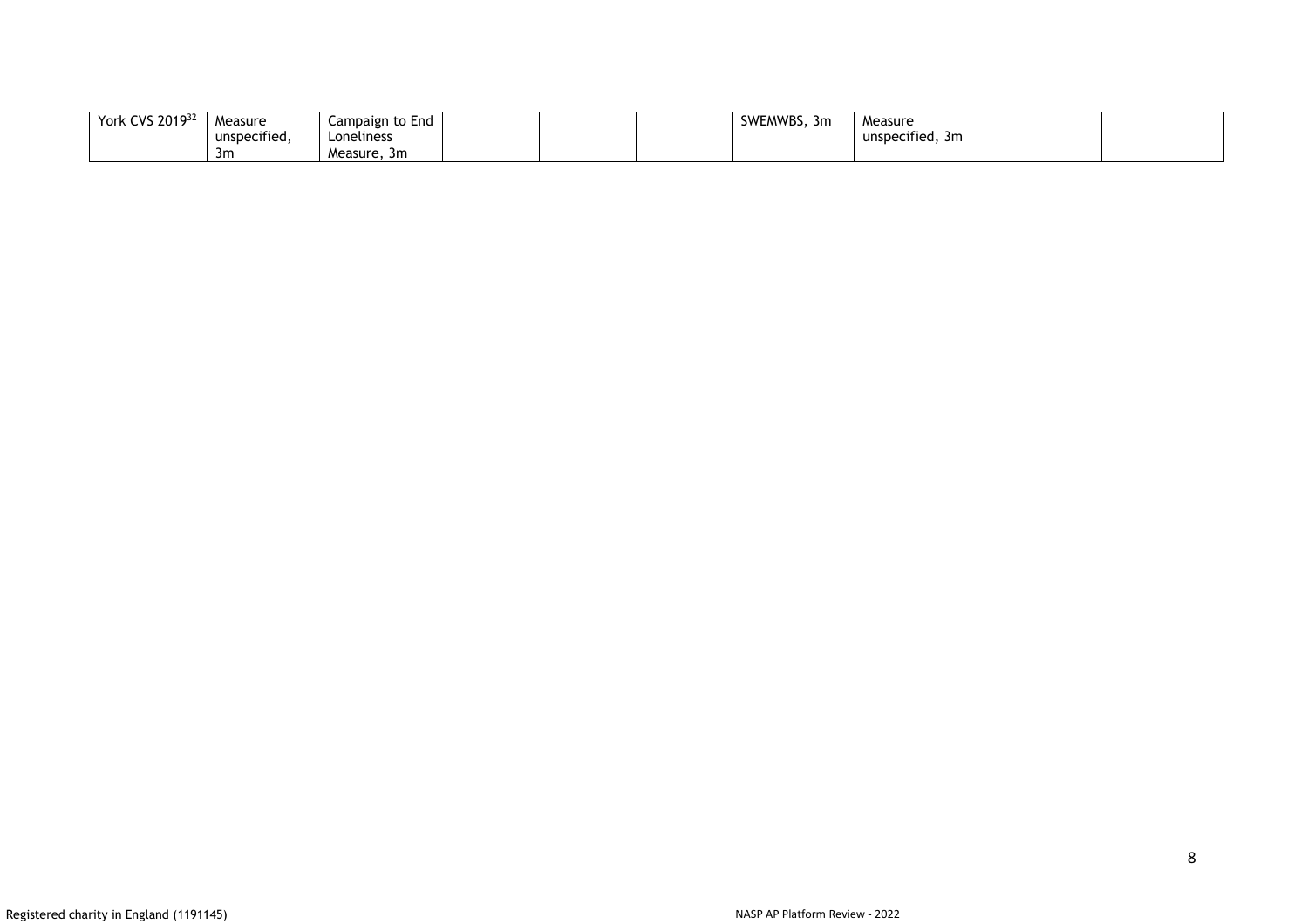Of the 7 papers reporting the longest (though still classed as short-term) follow-up, the outcomes measured were mostly social- and wellbeing-based.

Social measures included a Likert-scale question<sup>16</sup>, the Campaign to end Loneliness Tool and social capital questionnaire $^{17}$ , the De Jong Gierveld Loneliness Scale $^{21},$ number of group memberships alongside the UCLA Loneliness Scale<sup>20, 29</sup>, as well as ratings for community belonging and social support<sup>29</sup>, with follow-up between 4-10 months. Wellbeing measures included the Short WEMWBS for 4 studies<sup>11, 16-18</sup>, the ONS wellbeing scale/questions<sup>16-17, 21</sup>, the EQ-VAS and MYCaW<sup>17</sup>, and the EQ5D<sup>17-18,</sup>  $29$ . Follow-up periods for wellbeing were between 3 and 9 months. One study also recorded physical activity based on the UK Chief Medical Officer's definition, at 6 month follow-up<sup>16</sup>.

Of the remaining 25 papers, 10 reported short-term outcomes only<sup>2, 5-10, 19, 28, 32</sup>, and 15 papers (almost half of inclusions) did not provide specific follow-up periods<sup>1, 3-4, 12-15, 22-27, 30-31</sup>, with most stating that follow-up was post-intervention, and so it is unclear when the outcome data were collected. 21 of the 25 papers reporting short-term or unspecified follow-up periods reported wellbeing, and 12 social outcomes. Five reported physiological outcomes<sup>7, 12, 15, 27, 32</sup>, and four psychological<sup>12, 15, 22, 30</sup>. Work/volunteering featured in two papers<sup>31-32</sup>, and education/skills, housing, income, and empowerment only featured in one paper<sup>15</sup>; for all of these, the measures used and/or follow-up periods were unspecified, and so there is very little for us to report on for these domains.

# **CONCLUSIONS**

This evidence summary concurs with the conclusions reached by Polley (2019); that neither service evaluations nor published research into social prescribing have measured outcomes beyond 12 months. The only exception remains the 2011 evaluation by Brandling, reported by Polley (2019). This evaluation measured secondary care referrals up to 18 months. Since then, there is no evidence of studies which measure beyond 12 months. Longer term evidence of the efficacy of social prescribing is urgently required.

International Evidence [In development]

### References

### *Platform element*

- i. Polley M, Whitehouse J, Elnaschie S, Fixsen A. (2019). *What does successful social prescribing look like – mapping meaningful outcomes*. London, University of Westminster.
- ii. Bickerdike L, Booth A, Wilson P, Farley K, Wright K. *Social prescribing: less rhetoric and more reality. A systematic review of the evidence.* BMJ Open. 2017;7:e013384. DOI: 10.1136/bmjopen-2016-013384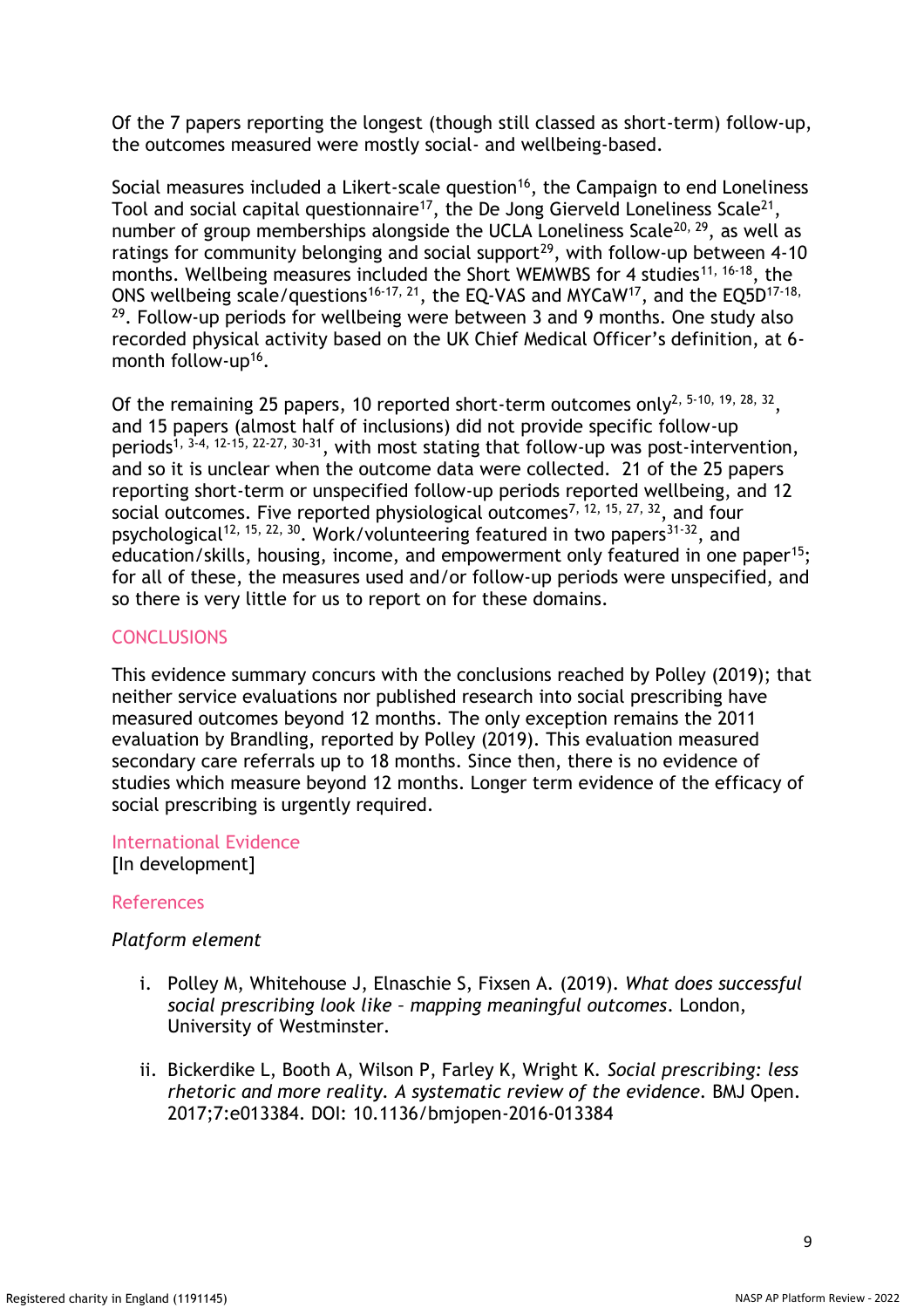# *Additional element*

- 1. Benson T, Seers H, Webb N, McMahon P. *Development of social contact and loneliness measures with validation in social prescribing.* BMJ Open Quality. 2021;10:e001306. DOI: 10.1136/ bmjoq-2020-001306
- 2. Bristol Ageing Better. (2018). *Community Webs: Final Evaluation Report.* Available from:<https://uwe-repository.worktribe.com/OutputFile/5309169>
- 3. Bromley by Bow Centre. (2018). *Macmillan Social Prescribing Service: Summary Evaluation Report.* Available from: [https://www.bbbc.org.uk/wp](https://www.bbbc.org.uk/wp-content/uploads/2018/05/Macmillan_Report__Summary.pdf)[content/uploads/2018/05/Macmillan\\_Report\\_\\_Summary.pdf](https://www.bbbc.org.uk/wp-content/uploads/2018/05/Macmillan_Report__Summary.pdf)
- 4. Bromley by Bow Centre. (2019). *Macmillan Social Prescribing Service: Summary Evaluation Report.* Available from: [https://www.bbbc.org.uk/wp](https://www.bbbc.org.uk/wp-content/uploads/2019/08/Macmillan_BBBC_Report_Final.pdf)[content/uploads/2019/08/Macmillan\\_BBBC\\_Report\\_Final.pdf](https://www.bbbc.org.uk/wp-content/uploads/2019/08/Macmillan_BBBC_Report_Final.pdf)
- 5. Dayson C, Leather D. (2018). *Evaluation of HALE Community Connectors Social Prescribing Service 2017.* Available from: [https://www4.shu.ac.uk/research/cresr/sites/shu.ac.uk/files/eval-HALE](https://www4.shu.ac.uk/research/cresr/sites/shu.ac.uk/files/eval-HALE-community-connectors-social-prescribing.pdf)[community-connectors-social-prescribing.pdf](https://www4.shu.ac.uk/research/cresr/sites/shu.ac.uk/files/eval-HALE-community-connectors-social-prescribing.pdf)
- 6. Dayson C, Leather D. (2020). *Evaluation of HALE Community Connectors Social Prescribing Service 2018-19.* Available from: [https://www4.shu.ac.uk/research/cresr/sites/shu.ac.uk/files/eval-HALE](https://www4.shu.ac.uk/research/cresr/sites/shu.ac.uk/files/eval-HALE-comm-connectors-social-prescribing-service-2018-19.pdf)[comm-connectors-social-prescribing-service-2018-19.pdf](https://www4.shu.ac.uk/research/cresr/sites/shu.ac.uk/files/eval-HALE-comm-connectors-social-prescribing-service-2018-19.pdf)
- 7. Elston J, Gradinger F, Asthana S, et al. *Does a social prescribing 'holistic' link-worker for older people with complex, multimorbidity improve wellbeing and frailty and reduce health and social care use and costs? A 12 month before-and-after evaluation.* 2019;20(e135):1-10. DOI: 10.1017/S1463423619000598
- 8. Ferguson K, Hogarth S. (2018). *Social Prescribing in Tower Hamlets: Evaluation of Borough-wide Roll-out.* Available from: [https://www.stokeccg.nhs.uk/your-ccg/ns-publications/generic](https://www.stokeccg.nhs.uk/your-ccg/ns-publications/generic-publications/1331-tower-hamlets-social-prescribing-evaluation-final-full-report-03-2018/file)[publications/1331-tower-hamlets-social-prescribing-evaluation-final-full](https://www.stokeccg.nhs.uk/your-ccg/ns-publications/generic-publications/1331-tower-hamlets-social-prescribing-evaluation-final-full-report-03-2018/file)[report-03-2018/file](https://www.stokeccg.nhs.uk/your-ccg/ns-publications/generic-publications/1331-tower-hamlets-social-prescribing-evaluation-final-full-report-03-2018/file)
- 9. Foster A, Thompson J, Holding E, et al. *Impact of social prescribing to address loneliness: A mixed methods evaluation of a national social prescribing programme.* Health and Social Care in the Community. 2020;00:1-11. DOI: 10.1111/hsc.13200
- 10.Fullwood Y. (2018). *Blended evaluation of Phase 2 of the Age UK Personalised Integrated Care Programme.* Available from: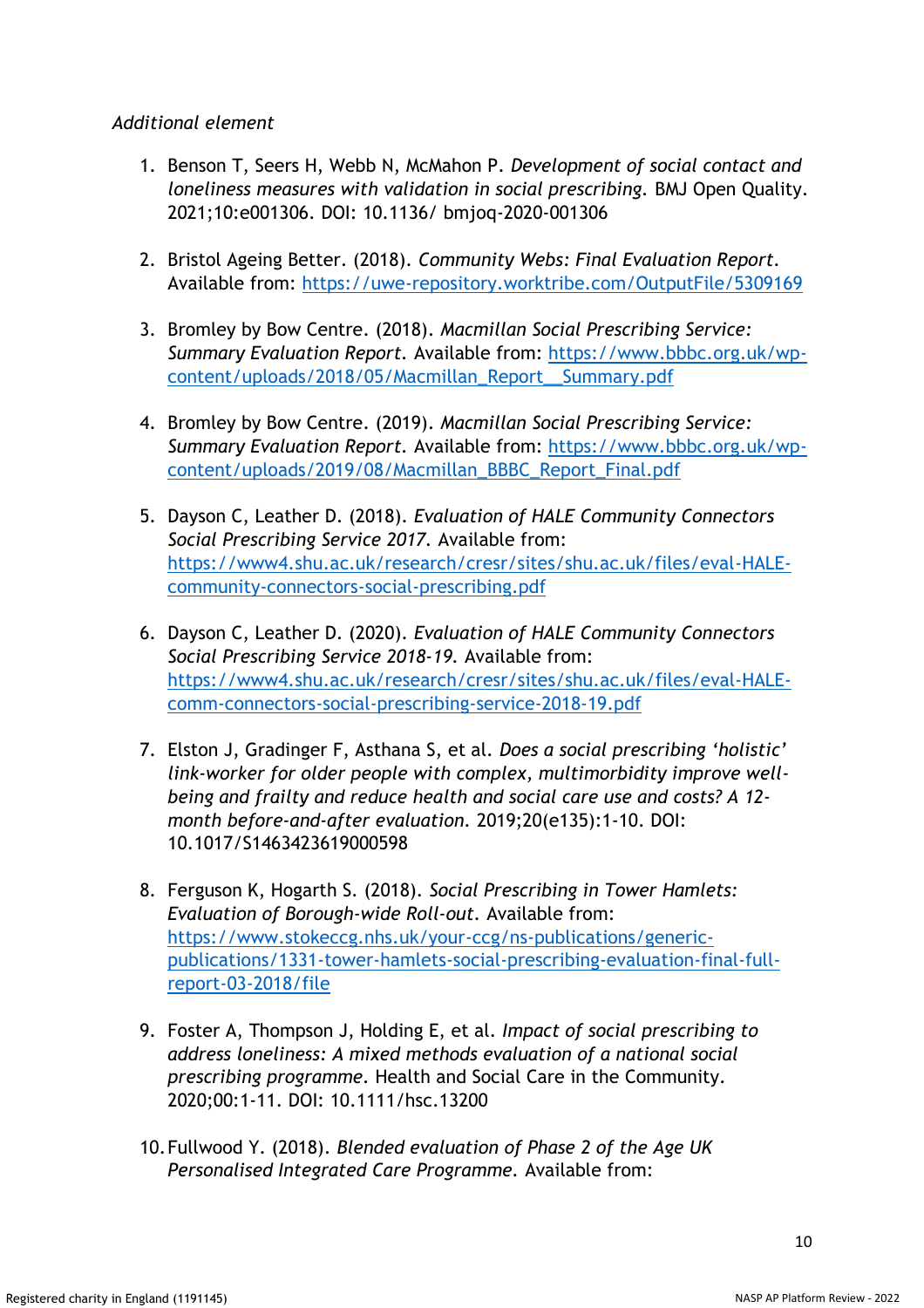[https://www.ageuk.org.uk/globalassets/age-](https://www.ageuk.org.uk/globalassets/age-uk/documents/programmes/personalised-integrated-care-programme/picp-phase-2-blended-evaluation-report.pdf)

[uk/documents/programmes/personalised-integrated-care-programme/picp](https://www.ageuk.org.uk/globalassets/age-uk/documents/programmes/personalised-integrated-care-programme/picp-phase-2-blended-evaluation-report.pdf)[phase-2-blended-evaluation-report.pdf](https://www.ageuk.org.uk/globalassets/age-uk/documents/programmes/personalised-integrated-care-programme/picp-phase-2-blended-evaluation-report.pdf)

- 11.Giebel C, Morley N, Komuravelli A. *A socially prescribed community service for people living with dementia and family carer and its long-term effects on well-being.* Health and Social Care in the Community. 2021;00:1-6. DOI: 10.1111/hsc.13297
- 12.Hackney D. (2020). *Evaluation of the Crediton Social Prescribing Project.*  Moretonhampstead: WellMoor.
- 13.Healthy Dialogues Ltd. (2018). *Evaluation of the East Merton Social Prescribing Pilot*. Available from: [https://healthydialogues.co.uk/case\\_study/social-prescribing\\_v2/](https://healthydialogues.co.uk/case_study/social-prescribing_v2/)
- 14.Healthy Dialogues Ltd. and South West London CCG. (2021). *A study of the upscaling of the Social Prescribing Service in Merton.* Available from: [https://www.healthydialogues.co.uk/wp-content/uploads/2019/04/Merton-](https://www.healthydialogues.co.uk/wp-content/uploads/2019/04/Merton-SP-evaluation-report-August-2021-V2.3.pdf)[SP-evaluation-report-August-2021-V2.3.pdf](https://www.healthydialogues.co.uk/wp-content/uploads/2019/04/Merton-SP-evaluation-report-August-2021-V2.3.pdf)
- 15.Healthy London Partnership. (2018). *Social Prescribing in Secondary Care Pilot Service Evaluation Report.* Available from: [https://www.family](https://www.family-action.org.uk/content/uploads/2018/11/Social-Prescribing-in-Secondary-Care-Evaluation-Report-FINAL.pdf)[action.org.uk/content/uploads/2018/11/Social-Prescribing-in-Secondary-](https://www.family-action.org.uk/content/uploads/2018/11/Social-Prescribing-in-Secondary-Care-Evaluation-Report-FINAL.pdf)[Care-Evaluation-Report-FINAL.pdf](https://www.family-action.org.uk/content/uploads/2018/11/Social-Prescribing-in-Secondary-Care-Evaluation-Report-FINAL.pdf)
- 16.Institute for Connected Communities (ICC), University of East London. (2020). *A two-year evaluation of the Young People Social Prescribing (YPSP) pilot.* Available from: [https://repository.uel.ac.uk/download/5c63906437d90e4093a320b51355232](https://repository.uel.ac.uk/download/5c63906437d90e4093a320b51355232d12648ab00d6df93137b1aefa74dfc892/851983/SP%20for%20young%20people%20evaluation%20final%20report%20for%20publication.pdf) [d12648ab00d6df93137b1aefa74dfc892/851983/SP%20for%20young%20people](https://repository.uel.ac.uk/download/5c63906437d90e4093a320b51355232d12648ab00d6df93137b1aefa74dfc892/851983/SP%20for%20young%20people%20evaluation%20final%20report%20for%20publication.pdf) [%20evaluation%20final%20report%20for%20publication.pdf](https://repository.uel.ac.uk/download/5c63906437d90e4093a320b51355232d12648ab00d6df93137b1aefa74dfc892/851983/SP%20for%20young%20people%20evaluation%20final%20report%20for%20publication.pdf)
- 17.Institute for Connected Communities (ICC), University of East London. (2020). *An evaluation of Social Prescribing in the London Borough of Redbridge: final evaluation report.* Available from: [https://repository.uel.ac.uk/download/b166f8139440a6183a11e5756431965](https://repository.uel.ac.uk/download/b166f8139440a6183a11e5756431965c13846b3c8716079c07ec309a5d258586/1290254/Final%20evaluation%20draft%20report%20Redbridge%20SP%20100920%20final.pdf) [c13846b3c8716079c07ec309a5d258586/1290254/Final%20evaluation%20draft](https://repository.uel.ac.uk/download/b166f8139440a6183a11e5756431965c13846b3c8716079c07ec309a5d258586/1290254/Final%20evaluation%20draft%20report%20Redbridge%20SP%20100920%20final.pdf) [%20report%20Redbridge%20SP%20100920%20final.pdf](https://repository.uel.ac.uk/download/b166f8139440a6183a11e5756431965c13846b3c8716079c07ec309a5d258586/1290254/Final%20evaluation%20draft%20report%20Redbridge%20SP%20100920%20final.pdf)
- 18.Institute for Connected Communities (ICC), University of East London. (2020). *Outcome and economic evaluation of City and Hackney Social Prescribing scheme.* Available from: [https://repository.uel.ac.uk/download/7302de286252b90e6dbf1cd99583036](https://repository.uel.ac.uk/download/7302de286252b90e6dbf1cd99583036c3519b33a21f72732b488c26bde483d12/759615/Evaluation%20of%20social%20prescribing%20in%20Hackney%20and%20City%20-%20UEL%20final%20sub%20.pdf) [c3519b33a21f72732b488c26bde483d12/759615/Evaluation%20of%20social%20](https://repository.uel.ac.uk/download/7302de286252b90e6dbf1cd99583036c3519b33a21f72732b488c26bde483d12/759615/Evaluation%20of%20social%20prescribing%20in%20Hackney%20and%20City%20-%20UEL%20final%20sub%20.pdf)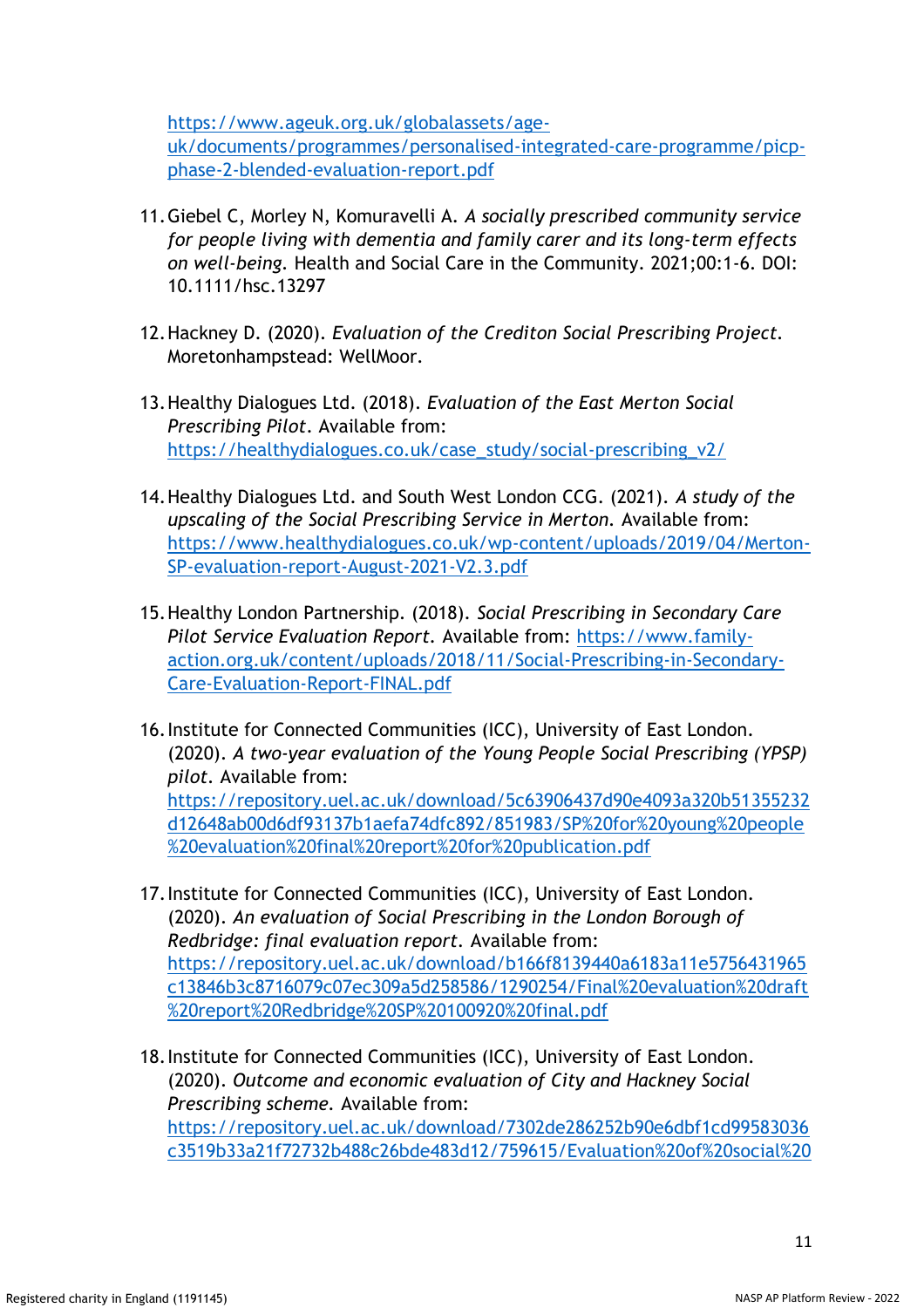[prescribing%20in%20Hackney%20and%20City%20-%20UEL%20final%20sub%20.p](https://repository.uel.ac.uk/download/7302de286252b90e6dbf1cd99583036c3519b33a21f72732b488c26bde483d12/759615/Evaluation%20of%20social%20prescribing%20in%20Hackney%20and%20City%20-%20UEL%20final%20sub%20.pdf) [df](https://repository.uel.ac.uk/download/7302de286252b90e6dbf1cd99583036c3519b33a21f72732b488c26bde483d12/759615/Evaluation%20of%20social%20prescribing%20in%20Hackney%20and%20City%20-%20UEL%20final%20sub%20.pdf)

- 19.Islington Giving. (2019). *A review of Claremont's Social Prescribing Project.* Available from: [http://52.56.113.172/wp](http://52.56.113.172/wp-content/uploads/2020/06/Claremont-Social-Prescribing-Evaluation-Nov19.pdf)[content/uploads/2020/06/Claremont-Social-Prescribing-Evaluation-](http://52.56.113.172/wp-content/uploads/2020/06/Claremont-Social-Prescribing-Evaluation-Nov19.pdf)[Nov19.pdf](http://52.56.113.172/wp-content/uploads/2020/06/Claremont-Social-Prescribing-Evaluation-Nov19.pdf)
- 20.Kellezi B, Wakefield J, Stevenson C, et al. *The social cure of social prescribing: a mixed-methods study on the benefits of social connectedness on quality and effectiveness of care provision.* BMJ Open. 2019;9:e033137. DOI: 10.1136/ bmjopen-2019-033137
- 21.Massie R, Ahmad N. (2019). *An evaluation of Wolverhampton's Social Prescribing Service: A New Route to Wellbeing.* Available from: [https://issuu.com/universityofwolverhampton/docs/social\\_prescribing\\_eval](https://issuu.com/universityofwolverhampton/docs/social_prescribing_evaluation_repor) [uation\\_repor](https://issuu.com/universityofwolverhampton/docs/social_prescribing_evaluation_repor)
- 22.Metropolitan Thames Valley Housing. (2019). *Social Prescribing Project Report.* Available from: [https://www.ceci.org.uk/wp](https://www.ceci.org.uk/wp-content/uploads/2019/12/FINAL-Social-Prescibing-Pilot-project.pdf)[content/uploads/2019/12/FINAL-Social-Prescibing-Pilot-project.pdf](https://www.ceci.org.uk/wp-content/uploads/2019/12/FINAL-Social-Prescibing-Pilot-project.pdf)
- 23.Oxfordshire Mind. (2020). *Primary Care Wellbeing Project Year Two Report.* Oxford: Oxfordshire Mind.
- 24.Oxfordshire Mind. (2021). *Primary Care Wellbeing Service Oxfordshire CCG Report.* Oxford: Oxfordshire Mind.
- 25.Oxfordshire Mind. (2021). *Primary Care Wellbeing Project.* Oxford: Oxfordshire Mind.
- 26.Pescheny JV, Gunn LH, Pappas Y, Randhawa G. *The impact of the Luton social prescribing programme on mental well-being: a quantitative beforeand-after study.* Journal of Public Health. 2019;43(1):e69-76. DOI: 10.1093/pubmed/fdz155
- 27.Pescheny JV, Gunn LH, Randhawa G, Pappas Y. *The impact of the Luton social prescribing programme on energy expenditure: a quantitative beforeand-after study.* BMJ Open. 2019;9:e026862. DOI: 10.1136/ bmjopen-2018- 026862
- 28.Polley MJ, Seers H, Fixsen A. (2019). *Evaluation Report of the Social Prescribing Demonstrator Site in Shropshire – Final Report.* University of Westminster, London. Available from: [https://www.researchgate.net/publication/339428473\\_Evaluation\\_Report\\_o](https://www.researchgate.net/publication/339428473_Evaluation_Report_of_the_Social_Prescribing_Demonstrator_Site_in_Shropshire_-Final_Report) [f\\_the\\_Social\\_Prescribing\\_Demonstrator\\_Site\\_in\\_Shropshire\\_-Final\\_Report](https://www.researchgate.net/publication/339428473_Evaluation_Report_of_the_Social_Prescribing_Demonstrator_Site_in_Shropshire_-Final_Report)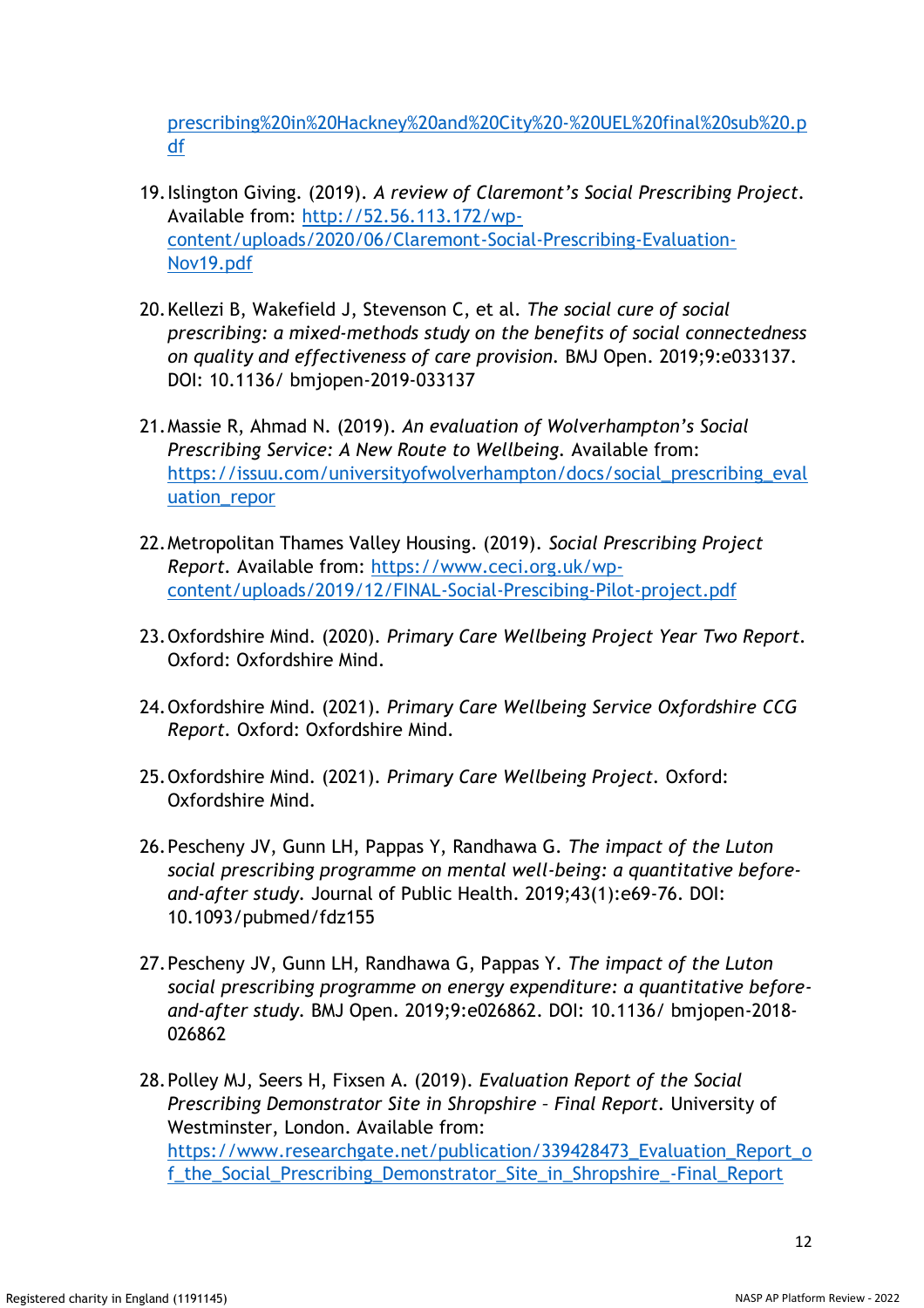- 29.Wakefield J, Kellezi B, Stevenson C, et al. *Social Prescribing as 'Social Cure': A longitudinal study of the health benefits of social connectedness within a Social Prescribing pathway.* Journal of Health Psychology. 2020;1- 11. DOI: 10.1177/1359105320944991
- 30.Walsall Council. (2020). *Making Connections Walsall Social Prescribing Service: Summary Evaluation Report.* Available from: [https://www.walsallintelligence.org.uk/wp](https://www.walsallintelligence.org.uk/wp-content/uploads/sites/6/2020/03/MCW-Evaluation-Report-1.pdf)[content/uploads/sites/6/2020/03/MCW-Evaluation-Report-1.pdf](https://www.walsallintelligence.org.uk/wp-content/uploads/sites/6/2020/03/MCW-Evaluation-Report-1.pdf)
- 31.Woodall J, Trigwell J, Bunyan A-M, et al. *Understanding the effectiveness and mechanisms of a social prescribing service: a mixed method analysis.* 2019;18:604. DOI: 10.1186/s12913-018-3437-7
- 32.York Centre for Voluntary Services. (2019). *The impact of social prescribing in York.* Available from: [https://www.yorkcvs.org.uk/wp](https://www.yorkcvs.org.uk/wp-content/uploads/2019/02/WTW_Evaluation_A4_FinalPDF-Electronic.pdf)[content/uploads/2019/02/WTW\\_Evaluation\\_A4\\_FinalPDF-Electronic.pdf](https://www.yorkcvs.org.uk/wp-content/uploads/2019/02/WTW_Evaluation_A4_FinalPDF-Electronic.pdf)

Appendix 1 – Additional searches, search strategy

### **Scopus**

( ( TITLE-ABS-KEY ( "social\* prescrib\*" ) OR TITLE-ABS-KEY ( "social prescription\*" ) OR TITLE-ABS-KEY ( "community referral\*" ) OR TITLE-ABS-KEY ( "social referral\*" ) OR TITLE-ABS-KEY ( "non-medical referral\*" ) OR TITLE-ABS-KEY ( "link worker\*" ) OR TITLE-ABS-KEY ( "care navigator\*" ) ) ) AND ( TITLE-ABS-KEY ( results OR outcomes OR measur\* OR assess\* OR impact OR trial OR study OR evaluat\* OR intervention OR participants OR data OR longitudinal OR follow-up OR followed-up OR pre-post OR baseline) ) AND NOT ( perfectionism ) AND NOT TITLE ( review ) AND PUBYEAR > 2017 AND ( LIMIT-TO ( AFFILCOUNTRY , "United Kingdom" ) )

 $=171$ 

# Web of Science

TS=( "social\* prescrib\*" OR "social prescription\*" OR "community referral\*" OR "social referral\*" OR "non-medical referral\*" OR "link worker\*" OR "care navigator\*") AND

 $TS=$ (

results OR outcomes OR measur\* OR assess\* OR impact OR trial OR study O R evaluat\* OR intervention OR implement\* OR initiative OR participants OR data OR longitudinal OR follow-up OR followed-up OR pre-post OR baseline) NOT TS =(perfectionism)

=136

Refined By:Countries/Regions: ENGLAND or SCOTLAND or WALES or IRELAND NOT Document Types: Review Articles NOT Document Types: Letters